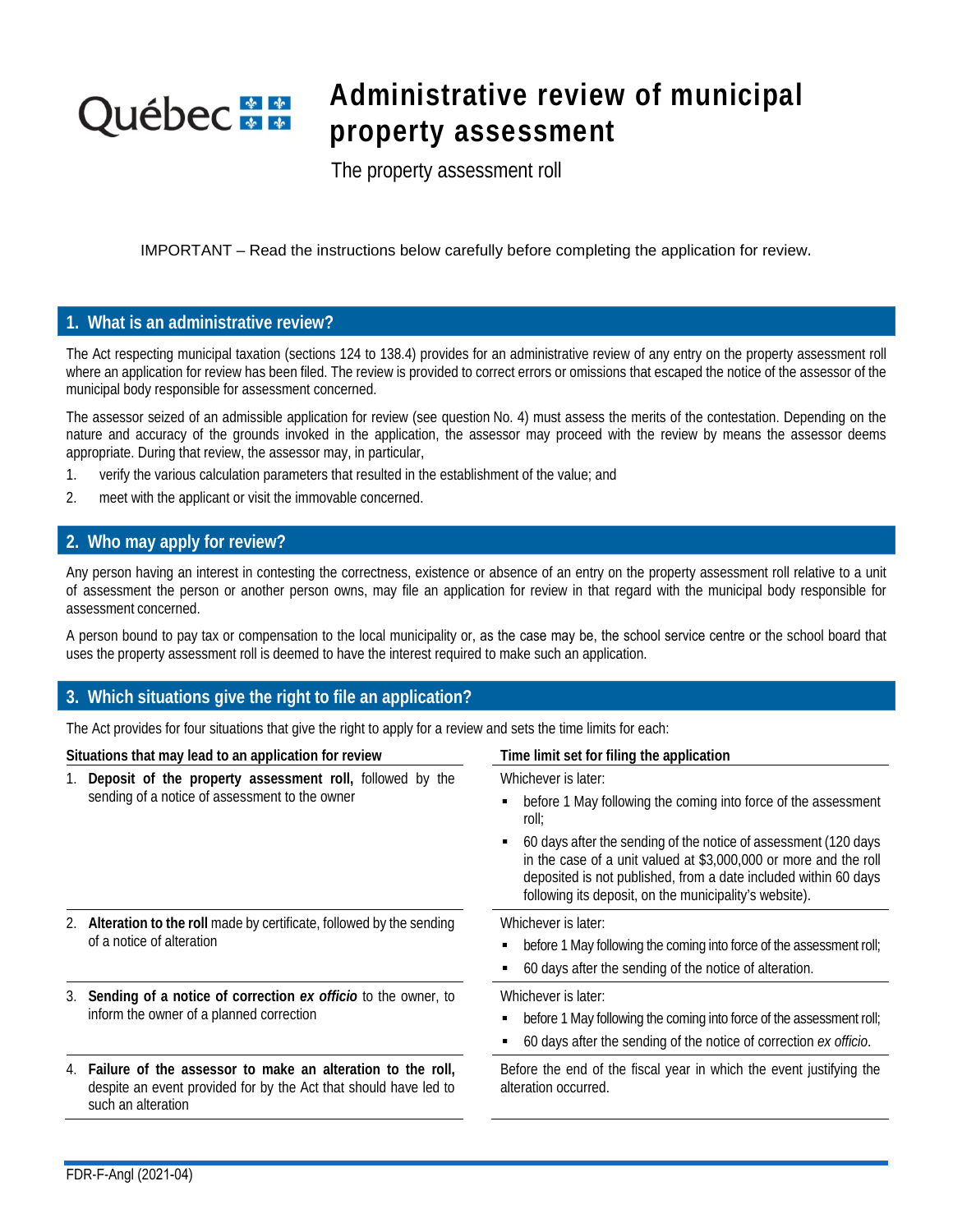### **4. How to make an application for review?**

To be admissible to the municipal body responsible for assessment, an application for review must meet the following conditions:

- 1. **Be made on the form prescribed for that purpose**, namely, this document;
- 2. **Be filed at the location determined** by the municipal body responsible for assessment, namely, the location indicated on the notice of assessment or the notice of alteration. The application may also be sent by registered mail to that location, in which case it must be sent according to the same time limits and conditions as those for filing in person. The day of sending of the application is considered to be the date of filing. It is important to keep proof of sending in case of dispute;
- 3. **Briefly state the grounds** or arguments invoked in support of the application and the conclusions sought. The amount of taxes to be paid does not constitute grounds justifying an alteration to the roll;
- 4. **Be filed within the time limits set** (see question No. 3). Where an application for review could not be filed due to circumstances of irresistible force, the application may be filed within 60 days after those circumstances cease to exist;
- 5. **Include the sum of money** determined and applicable to the unit of assessment concerned, if prescribed by a by-law of the municipal body responsible for assessment.

### **5. What are the steps following the filing of the application?**

At the end of the review process, the assessor provides a written reply to the applicant within the time limits indicated in the table below. A time limit also appears in the "For official use only" section on the copy of the application for review handed to the applicant or on the certificate of filing sent to the applicant. The assessor may propose an alteration or alterations to be made to the roll, in which case the applicant has 30 days following the sending of the reply to accept. The assessor may, however, indicate that no alteration will be proposed.

### **Situations giving the right to file an application Time limit for assessor to reply**

- 1. Deposit of the property assessment roll (situation No. 1 stated in question No. 3)
- 2. All other cases (situations Nos. 2, 3 and 4 stated in question No. 3)

1 September following the coming into force of the assessment roll. Since that time limit may be extended to the following 1April, it is advisable to contact the municipal body responsible for assessment to obtain the applicable time limit.

Whichever is later:

- 4 months after the filing of the application;
- 1 September following the coming into force of the assessment roll.

### **6. What happens if there is no agreement?**

Any person who has made an application for review and who has not reached an agreement with the assessor may exercise a recourse before the immovable property division of the Administrative Tribunal of Québec. **The recourse must be on the same subjects as the application for review**. To be valid, such a recourse must be exercised

- 1. by means of a written motion with the Tribunal. A copy of the application for review which was previously filed may be required; and
- 2. within 60 days after the date of sending of the assessor's reply or, if the assessor has not sent a reply, within 30 days after the time limit the assessor has to reply (see question No. 5).

### **Definitions**

**Municipal body responsible for assessment**: regional county municipality or local municipality in respect of which a regional county municipality has no jurisdiction over assessment that is responsible for preparing and updating every assessment roll within its jurisdiction and justify its content.

**Property assessment roll**: public document containing information prescribed by the Act on each immovable situated in the territory of a municipality.

**Unit of assessment**: the greatest possible aggregate of immovables that: are owned by the same owner or the same group of owners in undivided ownership; are contiguous or would be contiguous if they were not separated by a watercourse, a thoroughfare or a public utility network; are used for a single primary purpose; and can normally and in the short term be transferred only as one whole and not in parts.

**Actual value**: exchange value of a unit of assessment in the free and open market, that is, the price most likely to be paid at a sale by agreement made in the following conditions:

- 1. the vendor and the purchaser are willing, respectively, to sell and to purchase the unit of assessment, and they are not compelled to do so;
- 2. the vendor and the purchaser are reasonably informed of the condition of the unit of assessment, of the use that can most likely be made of it and of conditions in the property market.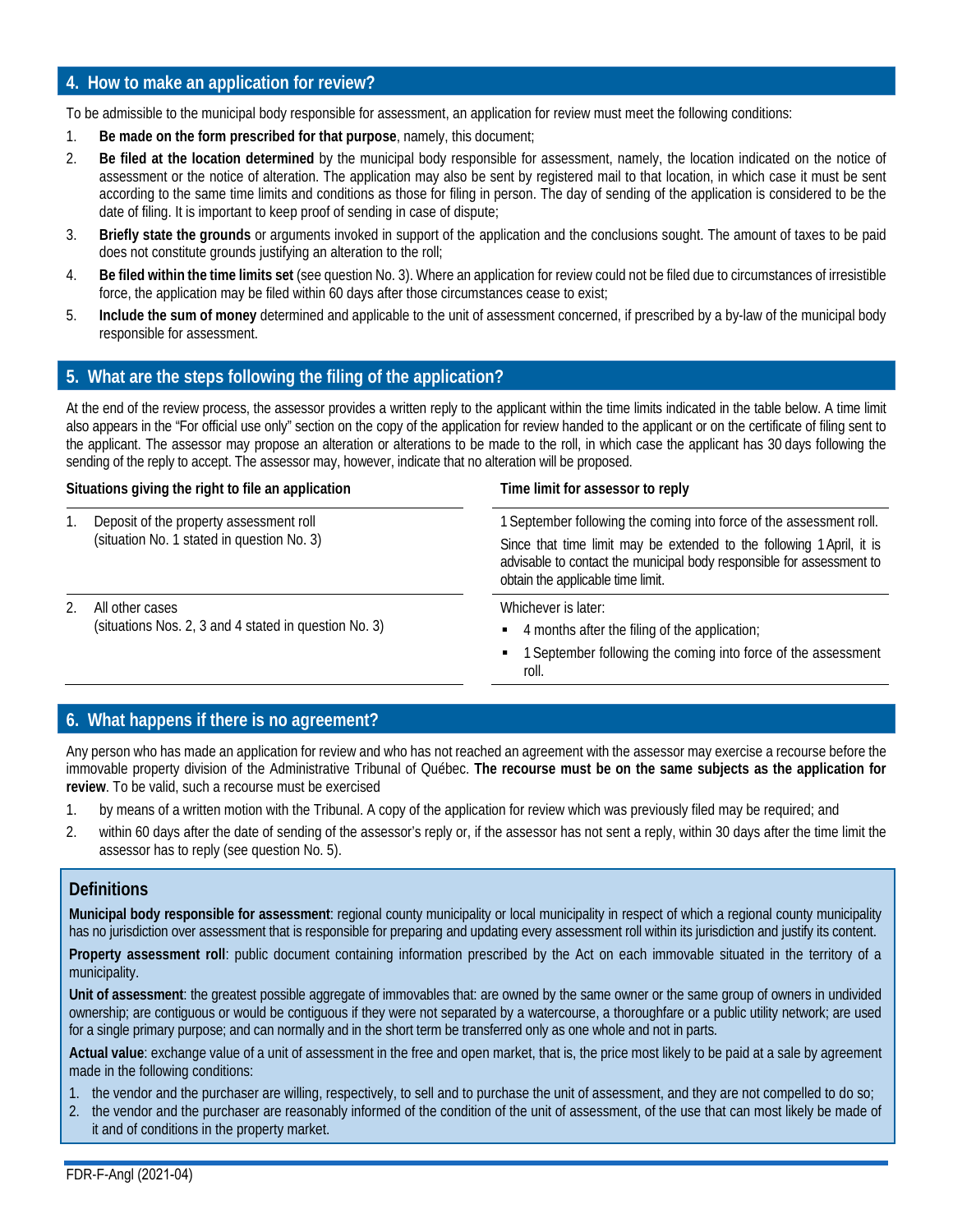

### **IMPORTANT – Read the instructions carefully before completing the application for review.**

|                                   | On request, the personnel on duty at the location determined for filing an application for review must |  |
|-----------------------------------|--------------------------------------------------------------------------------------------------------|--|
| assist you in completing the form |                                                                                                        |  |

| Name of the local municipality on whose roll the unit is entered |                      |                 | Fiscal years to which the roll applies |  |  |  |  |
|------------------------------------------------------------------|----------------------|-----------------|----------------------------------------|--|--|--|--|
|                                                                  |                      |                 |                                        |  |  |  |  |
| For official use only                                            |                      |                 |                                        |  |  |  |  |
| Application number                                               | Value of immovable   | Amount received | Date of receipt                        |  |  |  |  |
|                                                                  | \$                   | \$              | Year<br>Month<br>Day                   |  |  |  |  |
| Geographic code                                                  | Signature of officer |                 | Time limit for reply                   |  |  |  |  |
|                                                                  |                      |                 | Month<br>Year<br>Day                   |  |  |  |  |

### **1. Information on the unit of assessment**

| Address of the unit of assessment                                                                                        |             |
|--------------------------------------------------------------------------------------------------------------------------|-------------|
| Name of the public road<br>Number                                                                                        | Apt. number |
|                                                                                                                          |             |
| Cadastre(s) and lot number(s) (only in the case of a parcel of land without a building or a building without an address) |             |
|                                                                                                                          |             |
| File number (as entered on the roll or the notice of assessment)                                                         |             |
|                                                                                                                          |             |
| 2. Information on the applicant                                                                                          |             |
| Given name<br>Surname or name (of the natural person or the legal person)                                                |             |
|                                                                                                                          |             |
| Mailing address (if different from the address of the unit of assessment)                                                |             |
| Name of the public road<br>Number                                                                                        | Apt. number |
|                                                                                                                          |             |
| Municipality, province or State, country                                                                                 | Postal code |
|                                                                                                                          |             |
| Daytime telephone number (and extension, if applicable)<br>Email                                                         |             |
|                                                                                                                          |             |
| The applicant is:                                                                                                        |             |
| the owner of the unit of assessment or one of its co-owners                                                              |             |
| the representative of the owner                                                                                          |             |
|                                                                                                                          |             |
| other, please specify:                                                                                                   |             |
| FDR-F-Angl (2021-04)                                                                                                     |             |